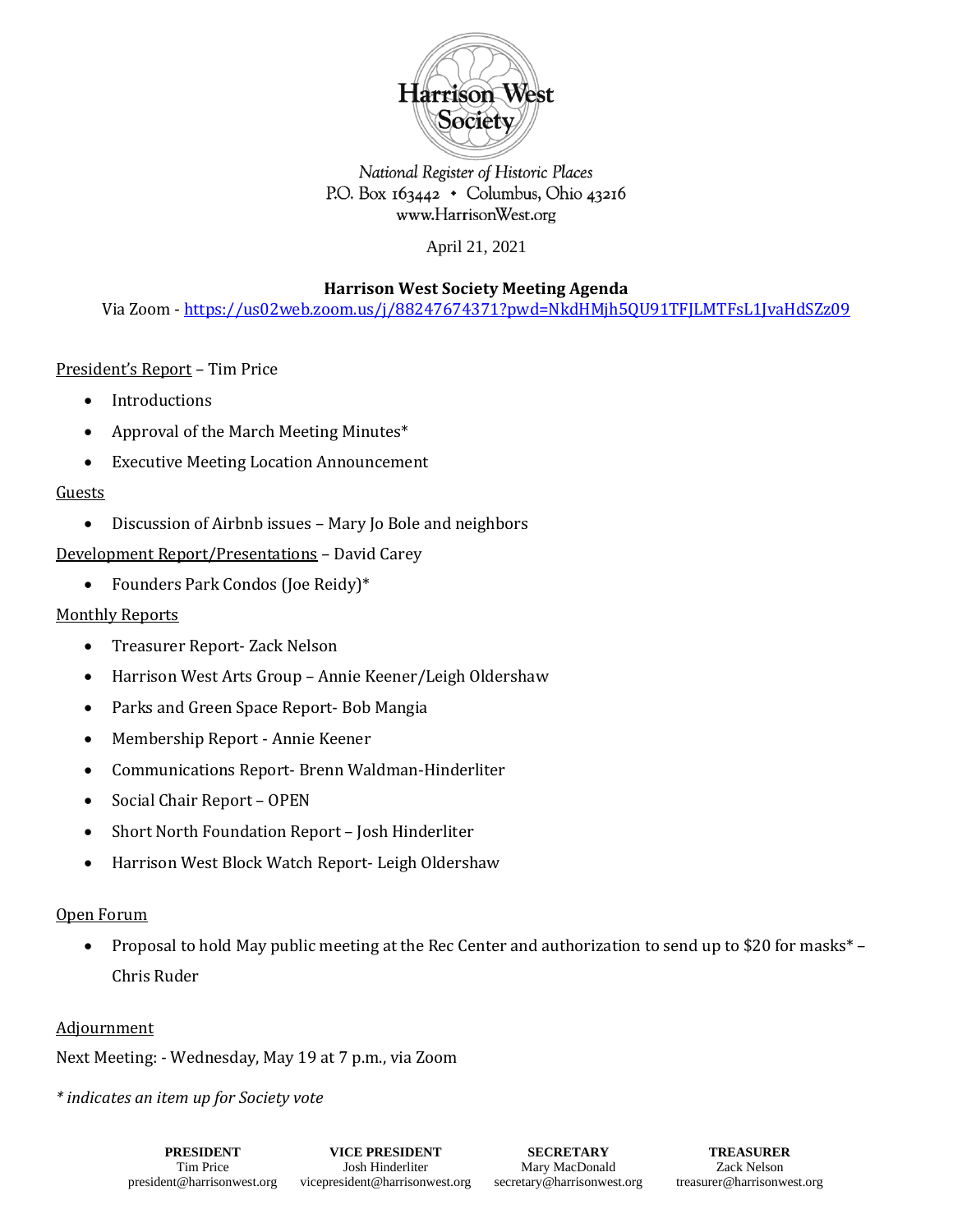# **Harrison West Society Meeting ~ March 17, 2021**

**Meeting** called to order at 7:02 PM on Zoom **Quorum** present **Presiding:** Tim Price, President.

**Minutes: Motion to approve February minutes by Z. Nelson, seconded by D. Carey, PASSED.** 

**President's Report:** T. Price, our next executive board meeting will be held on the first Wednesday of April on Zoom.

**Treasurer's Report:** Z. Nelson**,** the cash that we were holding for HWA has been transferred to their account, our current balance is \$7,603.87. treasurer@harrisonwest.org.

**Harrison West Arts:** L. Oldershaw, we met with the Columbus Art Commission today. They fully support the project. We will be posting preliminary mock-ups on social media soon.

**Development:** D. Carey, **875 Michigan Ave.** D. Perry, Project involves converting the Bunn-Minnick building into 27 apartments, and constructing a 3-story building on Ingleside and Quality place (behind Bunn-Minnick) with 28 units. Since you saw us last, we have added brick to the exterior of the new building in order to make it blend with the Bunn-Minnick building, and we have added parking spaces (61 spaces for 59 units). Requesting to rezone the property from M to AR-2, and requesting the following variances: 1) to permit an existing 120 ft. monopole telecommunications antennae in the southwest corner of the site, 2) to permit 40 ft and 37 ft building heights for the existing 875 Michigan Ave. building and the new apartment building in an H-35, 3) to reduce parking set back on Michigan Ave. from 16 ft to 14 ft, 4) to reduce the width of 33 parking spaces from 9 ft by 18 ft to 8.5 ft x 18ft, 5) to reduce parking from 83 spaces to 61 spaces for 55 dwellings, 6) to reduce the perimeter yard from 20.5' to 0' for parking along Quality Place, a 30 foot alley, and 2' for the proposed apartment building; 0' for parking along Ingleside Avenue and 3' for west building setback, and 0' for the existing monopole telecommunications equipment building and 9' for the new apartment building, on the north, west and south sides of the site for pavement, building, and the existing cell tower equipment building area. **Motion by D. Carey to approve the motion to rezone from M to AR-2, Seconded J. Hinderliter. PASSED 9-0. Motion by D. Carey to approve the variances as stated, seconded Z. Nelson. PASSED 11-0.** 

**Parks:** B. Mangia, there will be a Keep Columbus beautiful clean up this Saturday at 2 pm, all materials will be provided. We need people to adopt beds. If you already have one, you can start cleaning up now. We will be having monthly park clean-ups on the last Wednesday before the last Saturday of the month. These will be posted on social. If you want to help cut honey suckle then emai[l parks@harrisonwest.org.](mailto:parks@harrisonwest.org) Clean up after dogs! M. Metz, We are continuing discussions with Thrive and Pod, we submitted feedback, now we are waiting for additional info from them on budget. They do have an agreement in place to remove honey suckle. This is underway. **Membership:** A. Keener, no update. [membership@harrisonwest.org](mailto:membership@harrisonwest.org)

**Communications:** B. Waldmann-Hinderliter, IBS will be holding their Earth Day recycling event from 8 am -2 pm on April 22nd, [https://www.ibswebsite.com/ewaste.](https://www.ibswebsite.com/ewaste) Construction at Westminster-Thurber is underway, and there is a time lapse video of construction[: https://www.youtube.com/watch?v=Ff7Bi3C77Zo](https://www.youtube.com/watch?v=Ff7Bi3C77Zo). This project will take two years. City Pets vet will be opening soon. They will have a gym, doggie day care, and vet. For updates, follow us on Facebook and subscribe to our newsletter, [communication@harrisonwest.org.](mailto:communication@harrisonwest.org)

### **Social:** Open. [social@harrisonwest.org.](mailto:social@harrisonwest.org)

**Short North Foundation:** J. Hinderliter. New treasurer has officially been elected, that means that we can move the 10k for HWA to their account. They should have the money by the end of the month. The Short North Alliance's push for a new expansion of the patio seating on High St. has been approved.

**Block Watch**: L. Oldershaw, Officer Smith reports that 2 cars were stolen in the last 30 days and they have already been recovered. There were 4 incidents of theft in the last 30 days, 2 of which were known suspects. There is also interest on the Block Watch page to trap/neuter/release street kitties. If you know of any cats that need this please reach out on our Facebook group "Harrison West Block Watch." Issues or questions please contact [blockwatch@harrisonwest.org](mailto:blockwatch@harrisonwest.org) or go to Harrison West Block Watch on Facebook. CPD has asked that we consider

**Harrison West Society** www.HarrisonWest.org